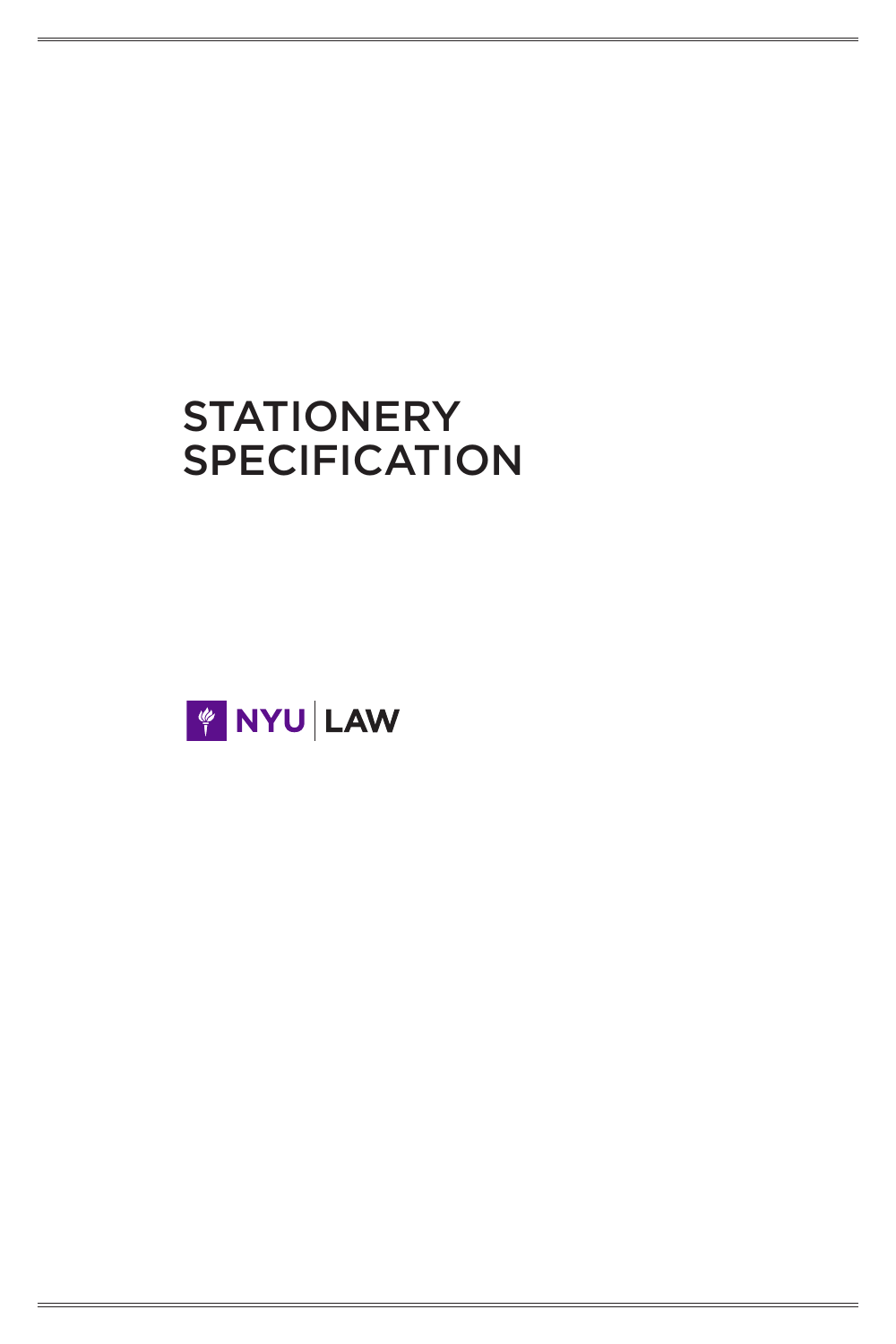### **What kind of paper is the stationery printed on?**

All NYU stationery is printed on Strathmore Premium 100 PC White. This stationery meets two primary requirements; it's a premium sheet with the brightness necessary to achieve excellent print quality and secondly, it's created with 100% PCW (Post Consumer Waste) recycled material. Additionally, Strathmore Premium is FSC Certified, Carbon Neutral, and manufactured in NY State with 100% windpower.

| <b>NYU SCHOOL</b><br>$\overline{\mathrm{m}}$ - $\overline{\mathrm{m}}$<br>$\mu_{\rm m}$                                                                                                                                                                                                                                                                                                                                                                         | A. Letterhead<br>$8.5 \times 11$<br>2 color: PMS 2597 and Black<br>Paper: Strathmore Premium 100 PC White<br>Option 1: 24# Writing<br>Option 2: 80# Text                       | NYU SCHOOL                                                            | H. Stickers<br>Size: 5.5 x 4<br>2 color: PMS 2597 and Black<br>Paper: Strathmore Premium 100 PC White                                                                      |
|-----------------------------------------------------------------------------------------------------------------------------------------------------------------------------------------------------------------------------------------------------------------------------------------------------------------------------------------------------------------------------------------------------------------------------------------------------------------|--------------------------------------------------------------------------------------------------------------------------------------------------------------------------------|-----------------------------------------------------------------------|----------------------------------------------------------------------------------------------------------------------------------------------------------------------------|
| <b>El NYU</b> SCHOOL                                                                                                                                                                                                                                                                                                                                                                                                                                            | <b>B. #10 Commercial Envelope</b><br>Size: 9.5 x 4.125<br>2 color: PMS 2597 and Black<br>Paper: Strathmore Premium 100 PC White<br>Option 1: 24# Writing<br>Option 2: 80# Text |                                                                       | <b>I. Monarch Letterhead</b><br>$7.25 \times 10.5$<br>2 color: PMS 2597 and Black<br>Paper: Strathmore Premium 100 PC White<br>Option 1: 24# Writing<br>Option 2: 80# Text |
| <b>N</b> NYU SCHOOL                                                                                                                                                                                                                                                                                                                                                                                                                                             | C. #10 Window Envelope<br>Size: 9.5 x 4.125<br>2 color: PMS 2597 and Black<br>Paper: Strathmore Premium 100 PC White<br>24# Writing                                            | Пиговское                                                             | J. Monarch Envelope<br>Size: 7.5 x 3.875<br>2 color: PMS 2597 and Black<br>Paper: Strathmore Premium 100 PC White<br>Option 1: 24# Writing<br>Option 2: 80# Text           |
| <b>El</b> MYU SCHOOL                                                                                                                                                                                                                                                                                                                                                                                                                                            | D. Business Cards<br>Size: 3.5 x 2<br>2 color: PMS 2597 and Black<br>Paper: Strathmore Premium 100 PC White<br>Option 1: 100# Cover<br>Option 2: 130# Cover                    | SKINDSCHOOL                                                           | K. 13 x 10 Envelope (horiz default)<br>2 color: PMS 2597 and Black<br>Horizontal and Vertical Opening<br>Paper: white and craft                                            |
| <b>NYU SCHOOL</b>                                                                                                                                                                                                                                                                                                                                                                                                                                               | E. Notepad<br>Size: $5 \times 8$<br>2 color: PMS 2597 and Black<br>Paper: Strathmore Premium 100 PC White<br>80# Text                                                          | $\blacksquare$ кгурсноор                                              | L. 12 x 9 Envelope (horiz default)<br>2 color: PMS 2597 and Black<br>Horizontal and Vertical Opening<br>Paper: white and craft                                             |
| NYU SCHOOL                                                                                                                                                                                                                                                                                                                                                                                                                                                      | F. Compliments Slip<br>Size: $4 \times 6$ , folds to $4 \times 5$<br>2 color: PMS 2597 and Black<br>Paper: Strathmore Premium 100 PC White<br>100# Cover                       | $\begin{array}{c}\n\hline\n\text{InvUscimot}\n\\ \hline\n\end{array}$ | M. 9 x 6 Envelope (horiz default)<br>2 color: PMS 2597 and Black<br>Horizontal and Vertical Opening<br>Paper: white and craft                                              |
| <b>NYU SCHOOL</b><br>$\begin{tabular}{ c c } \hline \multicolumn{3}{ c }{\multicolumn{3}{ c }{\multicolumn{3}{ c }{\multicolumn{3}{ c }{\multicolumn{3}{ c }{\multicolumn{3}{ c }{\multicolumn{3}{ c }{\multicolumn{3}{ c }{\multicolumn{3}{ c }{\multicolumn{3}{ c }{\multicolumn{3}{ c }{\multicolumn{3}{ c }{\multicolumn{3}{ c }{\multicolumn{3}{ c }{\multicolumn{3}{ c }{\multicolumn{3}{ c }{\multicolumn{3}{ c }{\multicolumn{3}{ c }{\multicolumn{3}{$ | G. Buckslip<br>Size: 4 x 6.5<br>2 color: PMS 2597 and Black<br>Paper: Strathmore Premium 100 PC White<br>80# Text                                                              |                                                                       |                                                                                                                                                                            |

## **Catalog of online templates available through i-Buy**

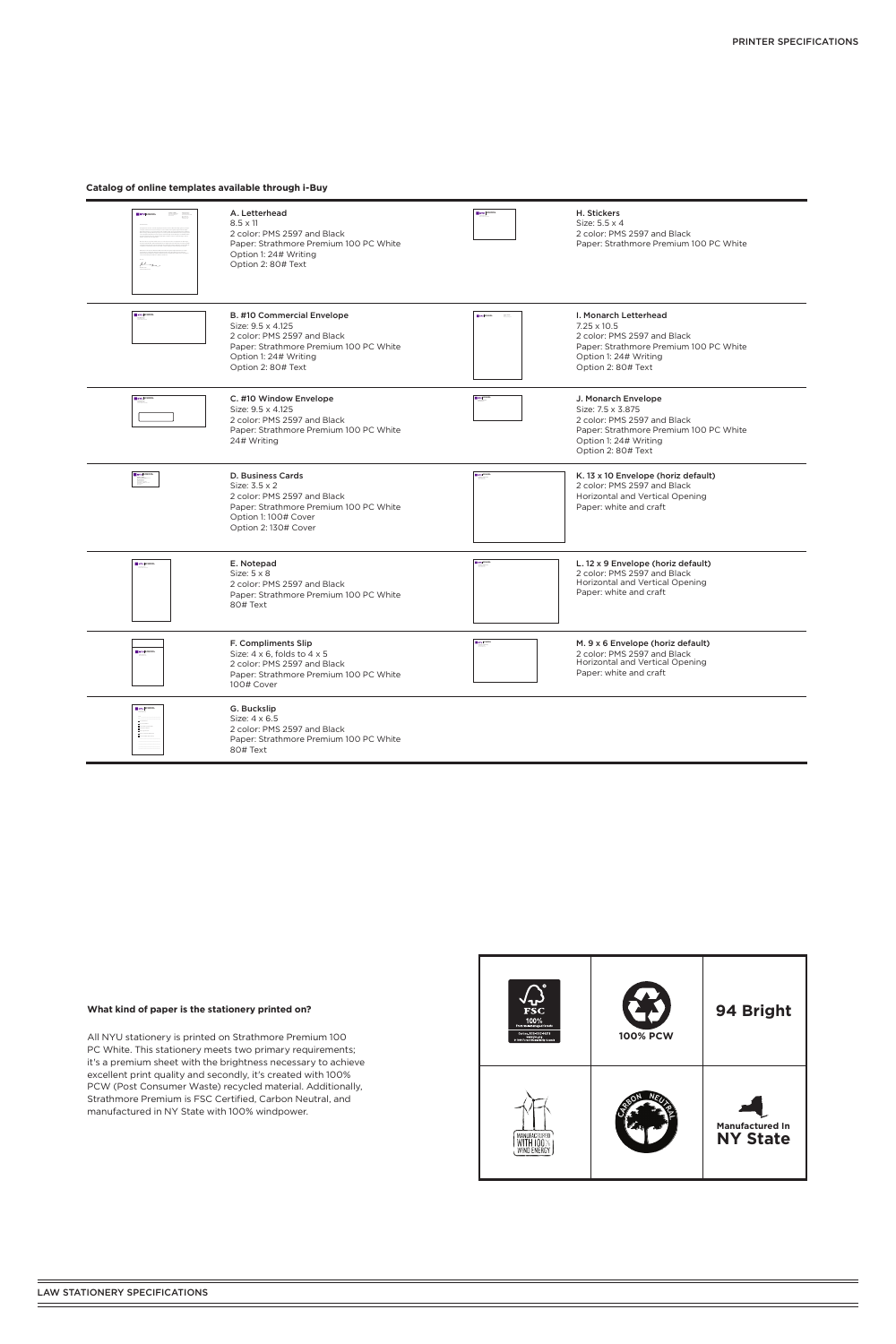

| 1"                                                                           |                                                                                                                                                                                                                                                                                                                                                                                                                                                                                                                                                                                                                                                                                                                                                                                                                                                                          | 1"                                                                                                                                                                                                                                   |
|------------------------------------------------------------------------------|--------------------------------------------------------------------------------------------------------------------------------------------------------------------------------------------------------------------------------------------------------------------------------------------------------------------------------------------------------------------------------------------------------------------------------------------------------------------------------------------------------------------------------------------------------------------------------------------------------------------------------------------------------------------------------------------------------------------------------------------------------------------------------------------------------------------------------------------------------------------------|--------------------------------------------------------------------------------------------------------------------------------------------------------------------------------------------------------------------------------------|
| <b>WINYU LAW</b>                                                             | <b>BARRY E. ADLER</b><br><b>Bernard Petrie Professor of Law</b><br>and Business, Associate Dean for<br><b>Information Systems and Technology</b>                                                                                                                                                                                                                                                                                                                                                                                                                                                                                                                                                                                                                                                                                                                         | <b>NYU School of Law</b><br>40 Washington Square South, 314K<br>New York, NY 10012<br>P: 212 998 6660<br>M: 917 000 0000<br><b>F:</b> 212 998 0000<br>barry.adler@nyu.edu<br>law.nyu.edu                                             |
| August 15, 2013                                                              |                                                                                                                                                                                                                                                                                                                                                                                                                                                                                                                                                                                                                                                                                                                                                                                                                                                                          |                                                                                                                                                                                                                                      |
| Dear Mr. Pleasant,                                                           |                                                                                                                                                                                                                                                                                                                                                                                                                                                                                                                                                                                                                                                                                                                                                                                                                                                                          |                                                                                                                                                                                                                                      |
| In diam sapien, cursus eu feugiat at, egestas sit amet enim. Suspendisse.    | Lorem ipsum dolor sit amet, consectetur adipiscing elit. Aenean a tortor urna. Maecenas tristique, ipsum eu sceleris-<br>que scelerisque, lacus urna laoreet elit, non scelerisque orci odio sed tellus. Praesent pretium, magna vel lacinia<br>volutpat, ligula tellus malesuada orci, eget iaculis purus mi ut dui. Curabitur id augue laoreet justo dignissim aliquet.<br>Vestibulum a mauris eu neque pellentesque ullamcorper semper non orci. Fusce pharetra fermentum ultricies. Fusce<br>eu neque a massa consectetur sagittis. Suspendisse potenti. In odio justo, venenatis in tempus at, fermentum quis<br>erat. Vestibulum dictum, lectus sit amet imperdiet laoreet, leo magna fermentum quam, id sodales leo lectus nec nisl.<br>Maecenas in dui nec arcu porttitor facilisis. Donec eros tortor, lobortis vitae laoreet eu, aliquam eu ante. Nunc tempor, |                                                                                                                                                                                                                                      |
| platea dictumst.                                                             | lectus vitae sagittis tincidunt, quam massa bibendum nunc, at volutpat tellus enim in diam. Cum sociis natoque<br>penatibus et magnis dis parturient montes, nascetur ridiculus mus. Proin cursus facilisis tempor. Mauris vitae arcu<br>enim. Nam odio orci, pulvinar at condimentum sed, ultrices ut elit. Nunc commodo feugiat porta. In hac habitasse                                                                                                                                                                                                                                                                                                                                                                                                                                                                                                                |                                                                                                                                                                                                                                      |
| diet erat eu urna tincidunt quis tristique ante convallis. In at metus odio. | Nulla facilisi. Ut sed nisi metus. Nulla facilisi. Mauris fermentum urna a ipsum volutp<br>venenatis libero in condimentum. Nulla facilisi. Phasellus suscipit mi vitae tellus vulpi<br>malesuada. Phasellus at ullamcorper magna. In mauris dui, ultricies vel pellentesque a                                                                                                                                                                                                                                                                                                                                                                                                                                                                                                                                                                                           | <b>NYU LAW</b><br><b>BARRY E. ADLER</b><br>Bernard Petrie Professor of Law and Business                                                                                                                                              |
| Sincerely,                                                                   |                                                                                                                                                                                                                                                                                                                                                                                                                                                                                                                                                                                                                                                                                                                                                                                                                                                                          | Associate Dean for Information Systems and Technology<br><b>NYU School of Law</b><br>40 Washington Square South, 314K<br>New York, NY 10012<br>P: 212 998 6660 M: 917 000 0000 F: 212 998 0000<br>barry.adler@nyu.edu<br>law.nyu.edu |
| Full Name, Title<br>Contact Details if needed                                |                                                                                                                                                                                                                                                                                                                                                                                                                                                                                                                                                                                                                                                                                                                                                                                                                                                                          | <b>WINYU LAW</b>                                                                                                                                                                                                                     |

Field available for additional information in footer.

**Minimum Title/Department Field Maximum Title/Department Field**

**BETSY BROWN** *Senior Director of Development*

**Development and Alumni Relations** 110 West Third Street, 220 New York, NY 10012

**P:** 212 998 6701 **M:** 917 000 0000 **F:** 212 998 0000 betsy.brown@nyu.edu law.nyu.edu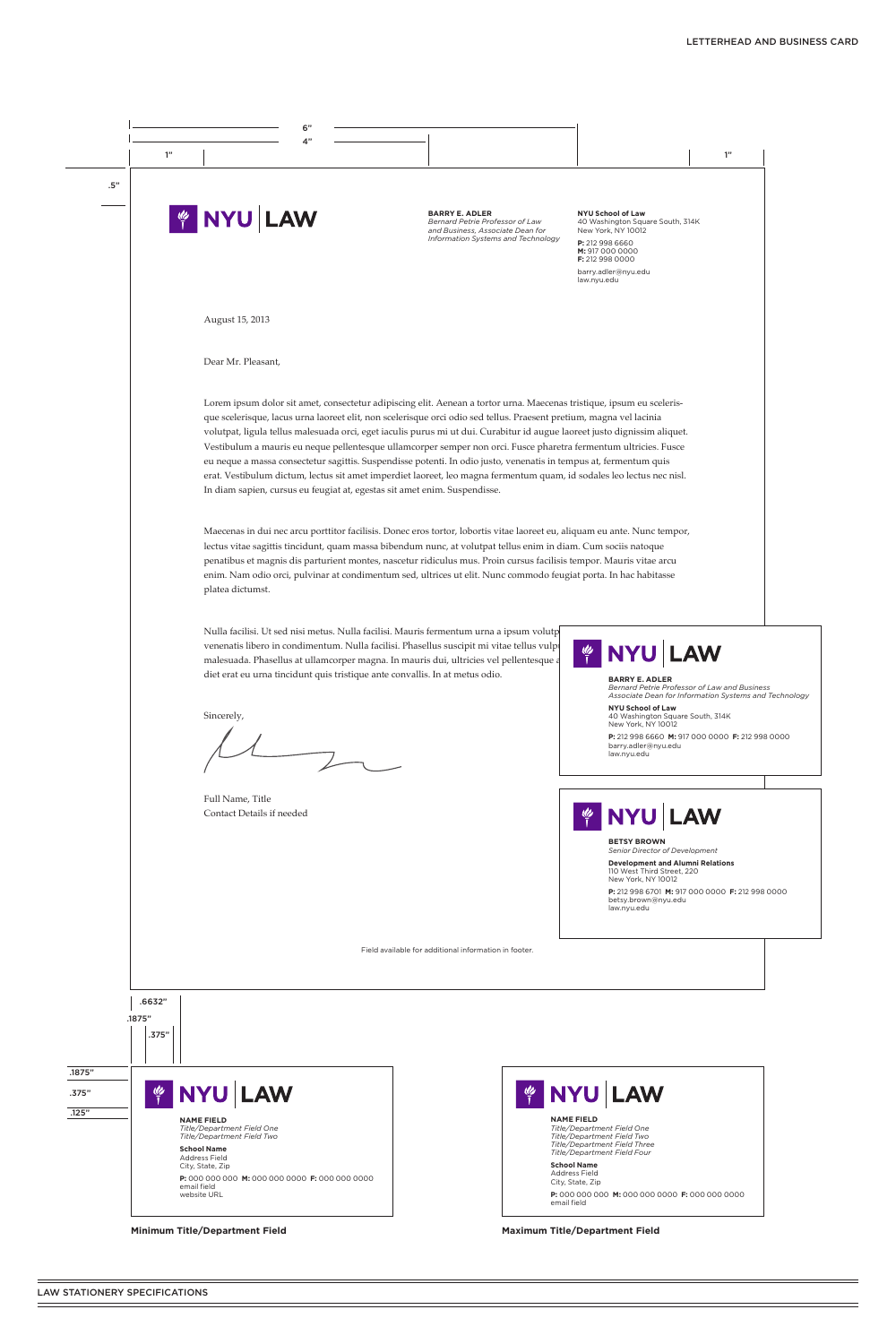



**NYU School of Law**<br>40 Washington Square South, 314K<br>New York, NY 10012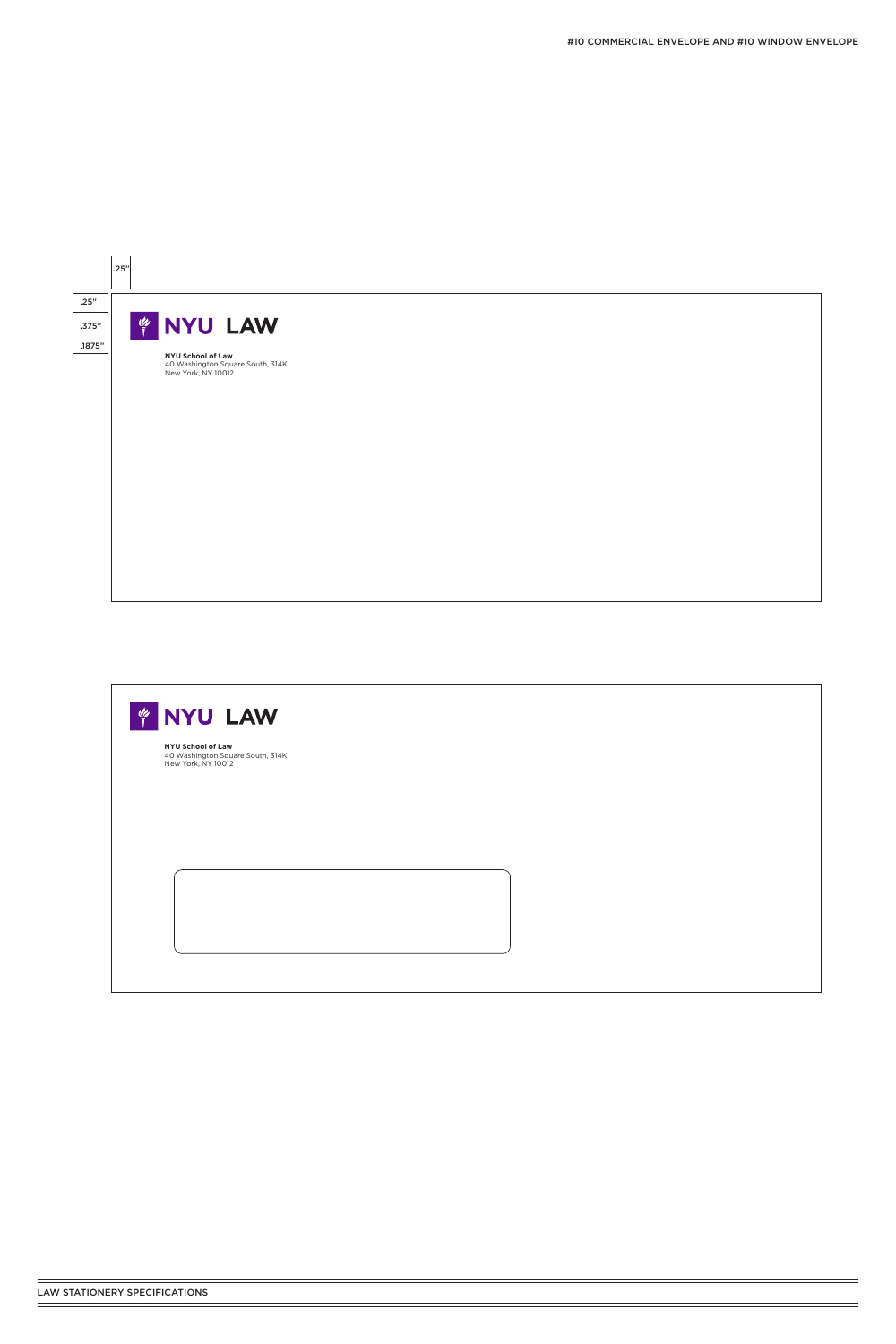

Field available for additional information in footer.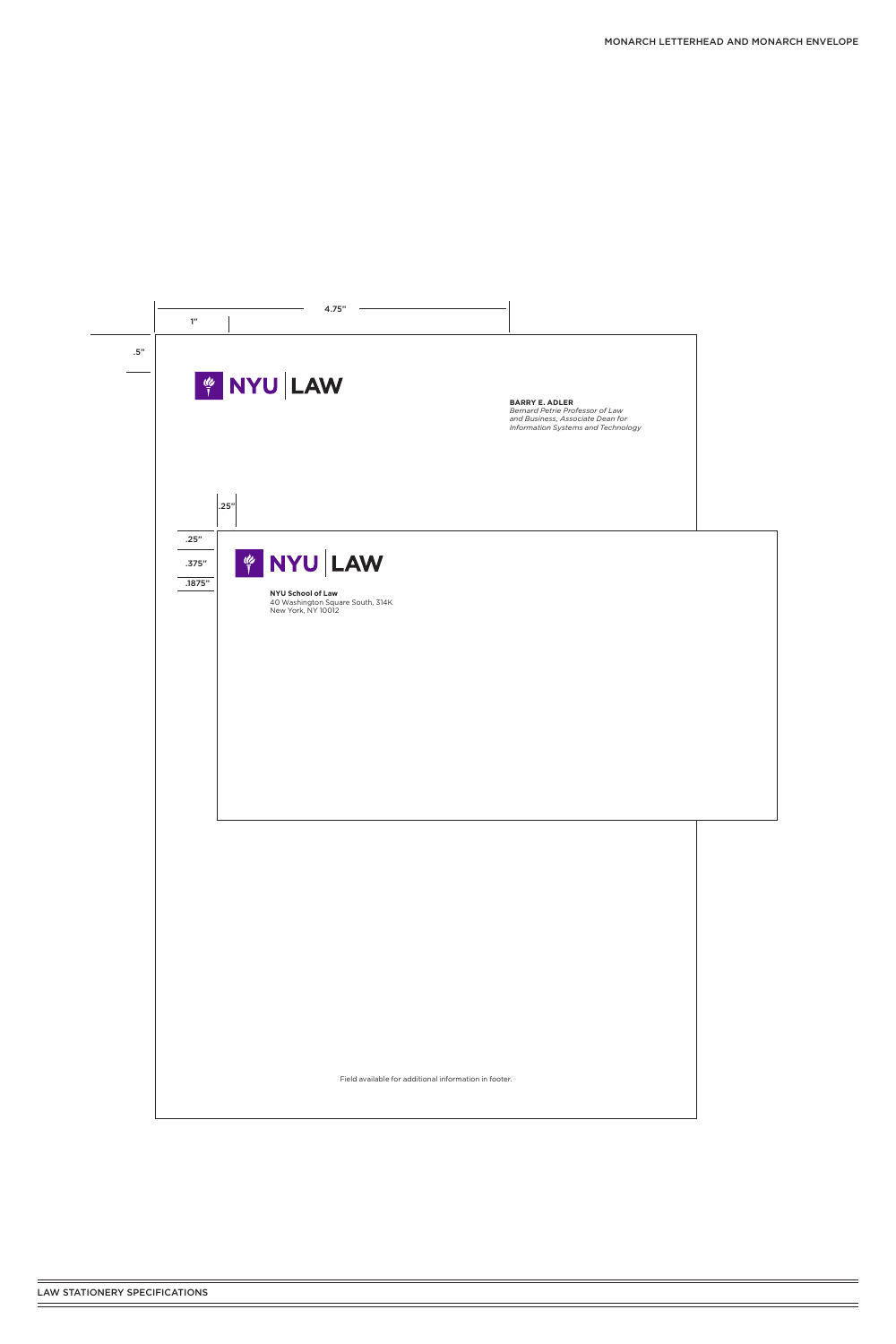# .375 **FOR A DISPONSITION**

.375

**BARRY E. ADLER**

*Bernard Petrie Professor of Law and Business Associate Dean for Information Systems and Technology* **P:** 212 998 6660 barry.adler@nyu.edu

| 1"                                                                                                                                                                       | Fold |
|--------------------------------------------------------------------------------------------------------------------------------------------------------------------------|------|
| <b>PE NYU LAW</b>                                                                                                                                                        |      |
| <b>BARRY E. ADLER</b><br>Bernard Petrie Professor of Law and Business<br>Associate Dean for Information Systems and Technology<br>P: 212 998 6660<br>barry.adler@nyu.edu |      |
|                                                                                                                                                                          |      |



\_\_\_\_\_\_\_\_\_\_\_\_\_\_\_\_\_\_\_\_\_\_\_\_\_\_\_\_\_\_\_\_\_\_\_\_\_\_\_\_\_\_

\_\_\_\_\_\_\_\_\_\_\_\_\_\_\_\_\_\_\_\_\_\_\_\_\_\_\_\_\_\_\_\_\_\_\_\_\_\_\_\_\_\_

\_\_\_\_\_\_\_\_\_\_\_\_\_\_\_\_\_\_\_\_\_\_\_\_\_\_\_\_\_\_\_\_\_\_\_\_\_\_\_\_\_\_



**NYU School of Law**<br>40 Washington Square South, 314K<br>New York, NY 10012

#### **BARRY E. ADLER**

*Bernard Petrie Professor of Law and Business Associate Dean for Information Systems and Technology* **P:** 212 998 6660 barry.adler@nyu.edu

Date:

 $To:$ 

□ Per our discussion



|  |  |  | $\Box$ For your information |
|--|--|--|-----------------------------|
|--|--|--|-----------------------------|

 $\Box$  Please follow up as appropriate

 $\square$  Please discuss with me

 $\Box$  Please sign and return

 $\Box$  Please recommend suitable action

 $\Box$  RUSH - Immediate action desired